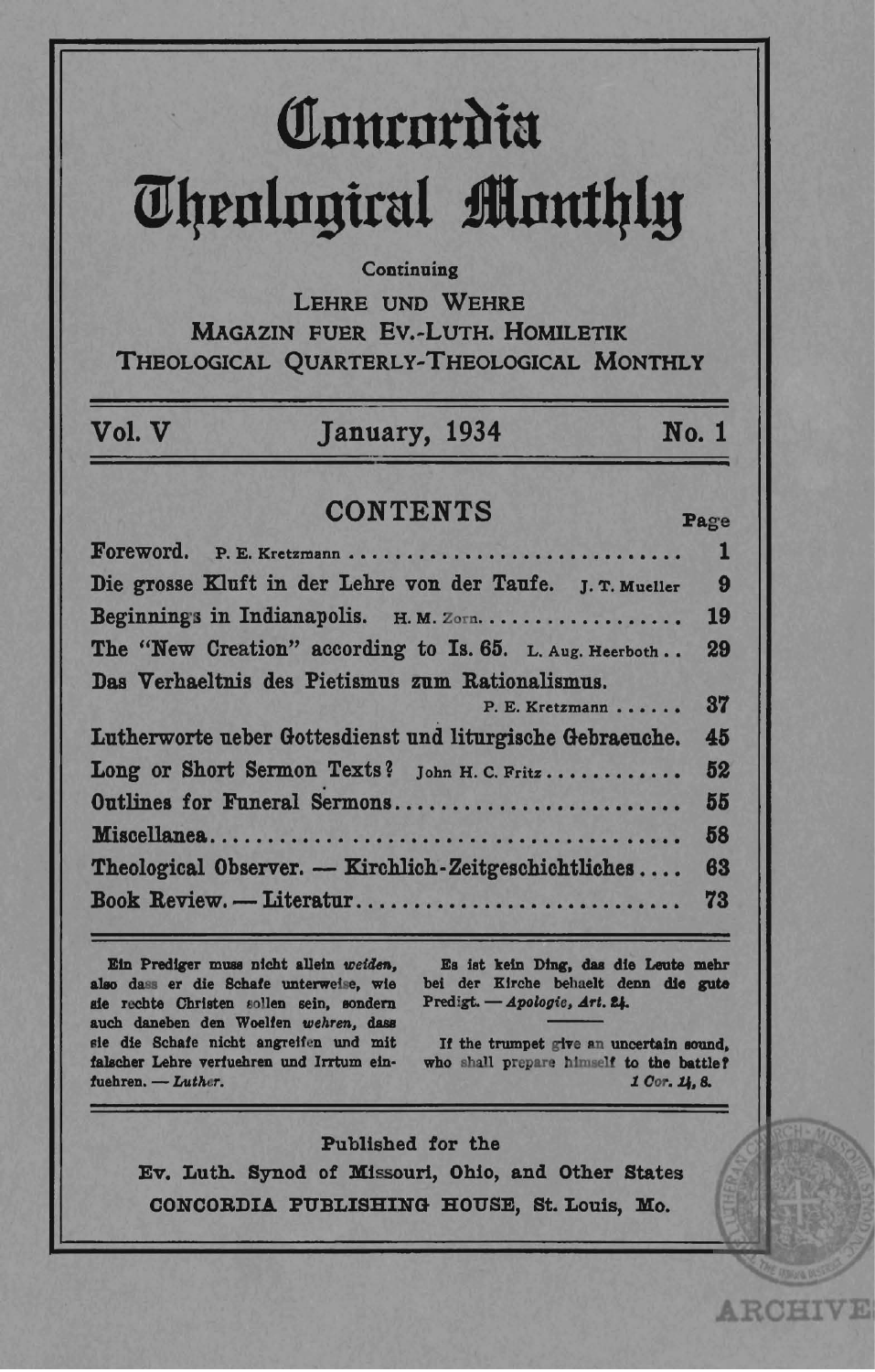Saframente miteinander Einigfeit gehalten wird.... Danach bers werfen und berdammen wir als unrecht und dem Worte Gottes zus wider, wenn gelehrt wird, daß Menschengebote und = satungen in der Kirche für fich felbft als ein Gottesdienft oder Teil desfelben gehalten werden follten; wenn folche Zeremonien, Gebote und Satungen mit Zwang als notwendig der Gemeinde Gottes wider ihre chriftliche Freiheit, so sie in äußerlichen Dingen hat, aufges drungen werden, item, daß man zur Zeit der Verfolgung und öffent= lichen Bekenntniffes den Feinden des heiligen Evangelii (welches zum Abbruch der Wahrheit dient) in deraleichen Mitteldingen und Zeremonien möge willfahren oder fich mit ihnen bergleichen." (Formula Concordiae, X. Trigl. 830.)

An mertung der Redattion. Diese Auszüge aus Luthers Schrif-<br>ten, mit einigen Zitaten aus den lutherischen Betenntnissen, werden hiermit allen Pastoren dargeboten, sonderlich denen, die die Werfe Luthers nicht vollständig besigen, damit fich alle auf die Grundsäge befinnen, die Luther seinerzeit dargelegt hat, und fich demgemäß in rechter Weife orientieren. Es ift fonderlich darauf zu achten, daß Luther fein unterscheidet zwischen dem, was göttliche Lehre ist, und dem, was zum äußerlichen Gottesdienft gehört. Diese Puntte find fchon und ein, was am und türzeren Abhandlungen besprochen worden, und es<br>maa ieder Interessierte selbst nachvrüfen: "Decorum of the Pastor", *Theol.* inicherholt in Artifeln und turgeren ausgandlungen septromen worden, und es<br>mag jeber 3ntereffierte felbft nachprüfen: "Decorum of the Pastor", Theol.<br>Quart., XXI (1917), 218 ff.; "The Symbolism of the Lutheran Cultus",<br>XX "Das liturgische Erbteil der Reformation", Hom. Mag., Nov.-Dec., 1917; "Aphoristic Hints for Liturgists", Hom Mag., January, 1920; "Luthers reformatorische Arbeit auf dem Gebiete der Liturgit", Lehre und Wehre, November ff., 1917; "Principiis obsta", 1929, 327 ff.; "Some Historical Facts concerning Church Polity", Theol. Monthly, October, 1926; - im CONCORDIA THEOL. MONTHLY: "The Spirit of the Lutheran Chorale", I, 508 ff.; "Clerical Vest-<br>ments in the Lutheran Church", I, 838 ff.; "Luther's Use of Medieval Hymns", II, 260 ff.; "Die Saftamente in ihrer Beziehung zur Gemeindeorganis<br>fation", II, 818 ff.; "The Pastor as Liturgist", III, 296 f.; "Die Spenbes<br>formel im heitligen außenbmahl", III, 745 ff.; "Elevation-Adon of the<br>l Elements", III, 766 ff.; "Some Principles of Lutheran Liturgies", III, 2001. "Our Formula for Infant Baptism", IV, 120 ff.; "The Lutheran Pulpit Garment", IV, 217; "Concerning Late-comers in Church Services", IV, 300; "The Use of Extemporaneous Prayer", IV, 373; "Matins as the Chief Service", IV, 437; "Luther über Gleichförmigkeit in firchlichen Zere= monien", IV, 454; "The Oxford Movement a Hundred Years Ago", IV, 481; "Sacramental-Sacrificial", IV, 624; "The Omission of the Hallelujah during the Lenten Season", IV, 692; "The Rubrics of the Marriage Ceremony", IV, 695.

## Long or Short Sermon Texts?

Taking it for granted that the sermon should be based on a certain text, the question arises, Shall it be a long or a short text? By a long text we do not necessarily mean a text of ten to twenty or more verses. The pericope for the Fourth Sunday after Epiphany, Rom. 13, 8-10, although containing only three verses, is not a short text. And speaking of a short text, we do not mean a brief saying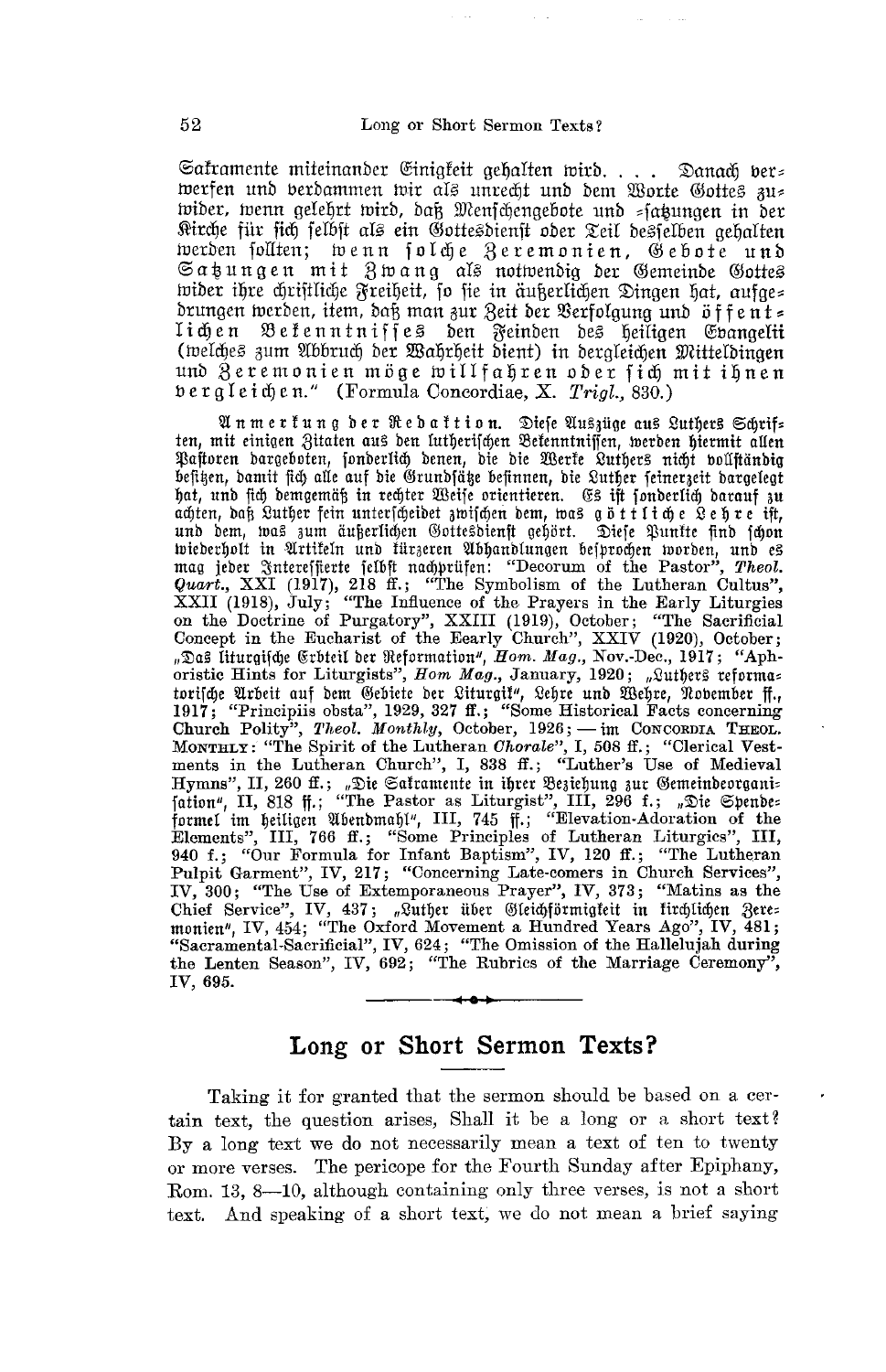of Scripture which is torn out of its context and given a meaning different from that which it originally had, nor a few words of Scripture that are chosen merely for novelty's sake. To do that is such a reprehensible practise, unworthy of a Ohristian minister, that we believe the preachers for whom we are writing would not stoop to it. Nor do we wish to be understood that we would bar short texts altogether. When a preacher is preaching a series of sermons on the Ten Commandments and takes the words of the commandments themselves as his text, as, for instance, "Thou shalt not kill," he is using a short text; and there is no good reason why he should not do so. Or a preacher may take for his confessional address such a text as 1 John 1, 7: "The blood of Jesus Ohrist, the Son of God, cleanseth us from all sin." Also such texts as John 3, 16 and 1 Tim. 1, 15 are excellent texts for any sermon. But more or less regularly choosing short texts for the usual Sunday sermon, and at that very often texts *which contain very little sermon material*, we hold to be bad practise; we believe that doing so contributes much toward poor sermonizing.

To use a short sermon text is a real temptation. The short text does not demand much textual study. Compared with the preacher who spends much time and labors hard over a longer text, the shorttext preacher is soon through with that part of the work. Nor has he much trouble in making an outline, especially if he preaches in accordance with the so-called topical method, which very much ignores the text. He chooses, for instance, as a text 1 Tim. 2, 8: "I will that men pray everywhere." According to the topical method of some homileticians the preacher will decide to preach on the subject of prayer. He has no real theme, merely a subject, a topic. The preacher will say this and that on prayer, as his *dogmatical knowledge* may suggest, for the text itself does not suggest very much to him. All that the preacher says may be Scriptural, but very likely will be along general lines; his sermon will be more or less shallow. If he uses good language and good illustrations, interspersing a few striking stories, he may be interesting; but will his sermon be profitable? This kind of sermon is the easiest to make, *but is also the least productive.* And at that, the preacher has likely altogether overlooked the fact that his text according to the context and the Greek word used for *men* speaks of the public prayer of *the men* in distinction from the women at public worship.

Some specious arguments are advanced in favor of short sermon texts. We are told, for instance, that people can remember a short text better than a long one; that many preachers, some of whom have made a great name for themselves, use short texts; that the very brevity of the text is somewhat of a novelty that attracts attention; that the mere reading of a long text already wearies the people and